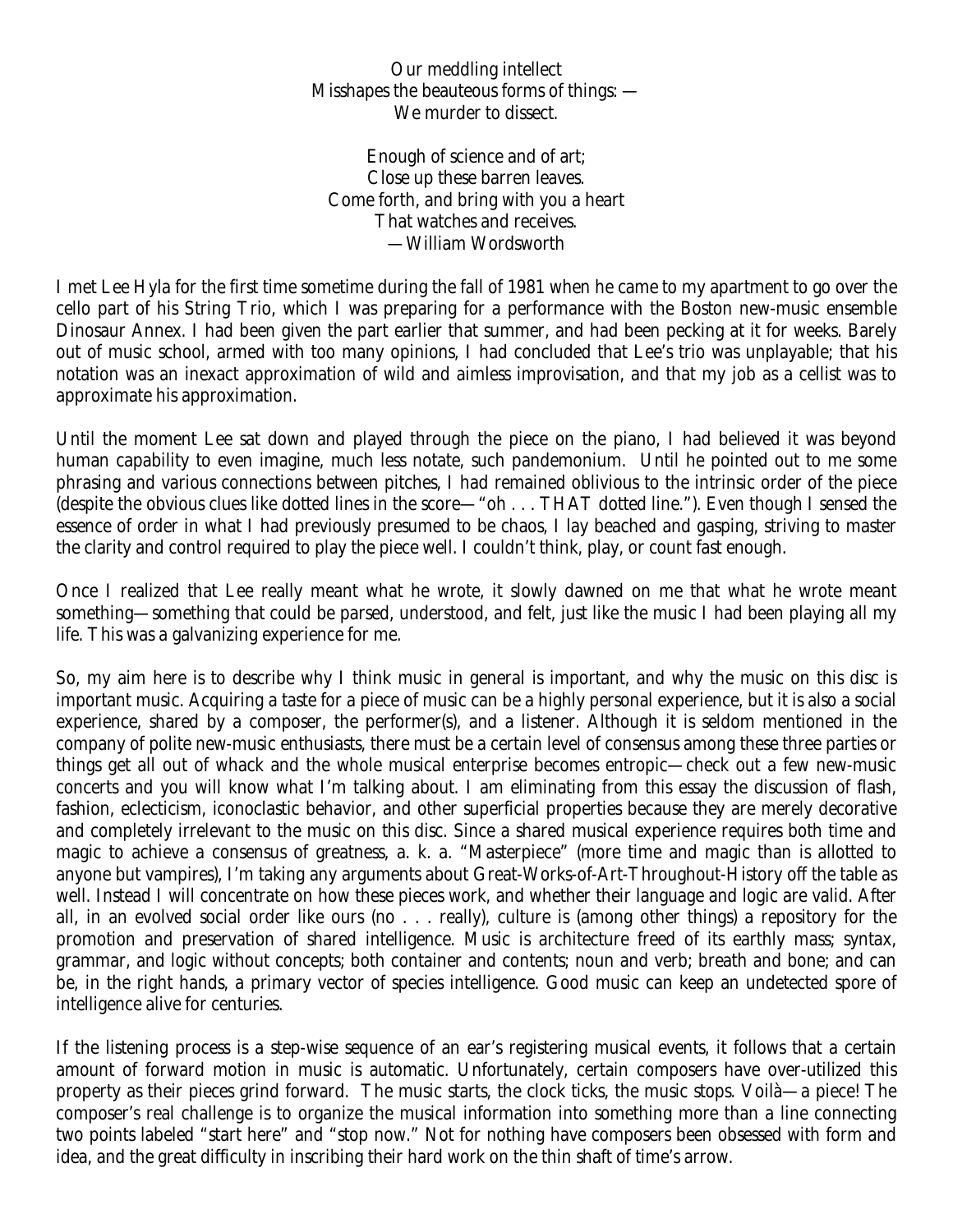Once the ideas are presented, organized, and marked with enough contrast to be perceptible, the final hurdle is to touch the listener. The music of Beethoven, with all its formal integrity, would just have lined birdcages but for its optimism, deep faith, and humanity. After all, we don't drink the wine for the shape of the bottle.

In the music of Lee Hyla, without exception, I have always felt that the jagged, honking, barking, raucous, strongly articulated rhythmic layer patrols and protects an inner layer of timeless, crystalline beauty, almost too fragile to survive on its own. His obsessive recycling of material, subtly transformed over the course of the piece, rude interruptions, and unexpected glimpses of an internal radiance, all add to a sense of uneasy striving toward a kind of transcendent experience.

> Holy forgiveness! mercy! charity! faith! Holy! Ours! bodies! suffering! magnanimity! Holy the supernatural extra brilliant intelligent kindness of the soul ! —from *Howl,* Allen Ginsburg

The three works on this disc are intelligent, but not intellectual. They are obvious siblings, though each piece sustains its own strong character. Lee has chosen, in all of these works, to tell a tale, to work within a musical space whose boundaries consist of wildly contrasting elements. Bluntly cut transitions range from slow to fast, soft to loud, classic and contained to raucous rock-and-roll—with an almost bizarre use of Beethovenian techniques exercised on poached riffs. The source materials diverge wildly, from The Art Ensemble of Chicago to Alban Berg. While at first it may seem like putting mustard on ice cream, such use of contrast maps out a large space and plants markers—very bright markers—at the boundaries. These are the unforgettable flags, made indelible by their very contrast, that articulate a large musical space. As in many works of Beethoven, the material is tightly controlled, but the scope of the pieces is vast.

# **Form and Memory**

The composer's objective is to construct a discernible form to contain his/her ideas. Now that physics has evolved from ordered Newtonian space to Mandelbrothian chaos, today's "frozen music/melted architecture" (apologies to Goethe) may not necessarily describe a grand or even comfortable physical space. The concert music of the eighteenth and nineteenth centuries resembled the salons and halls in which it was performed: boxy spaces, classic sonata form, simple binary forms, variation form, the golden mean, and so forth. Even as the classic symmetries of the sonata form began to stretch and contort, musical space still adhered to the laws of Newtonian physics. Today nested, self-similar patterns can be infinitely generated by one equation; wormholes and folded space have altered our concepts of time and dimension. Musical space can now be a habitat for the mind alone, liberated from our Newtonian-based self-images, which breathe air and move through space at a human pace. It's difficult to describe the "shape" of the pieces on this disc, because they don't fit in the boxes we have traditionally used to describe music. Symmetry (to borrow from Cage and Feldman) is crippled by slight alterations, and the form is coeval with the material.

My grandfather, who advanced far into the Terra Incognita of geriatric senility before he died, kept a murder mystery next to his bed, which he would take up and read at random, wandering from page to page, floating free and unfettered within the narrative space.

"I can't remember anything, anyway."

Without memory there is murder, but no mystery; surprise, but no suspense. Form, regardless of its shape, creates suspense, fulfills (or confounds) expectations and prolongs, truncates, or completely withholds established patterns retained in the listener's memory. Even though form may be liberated from its box, it remains the partner of memory.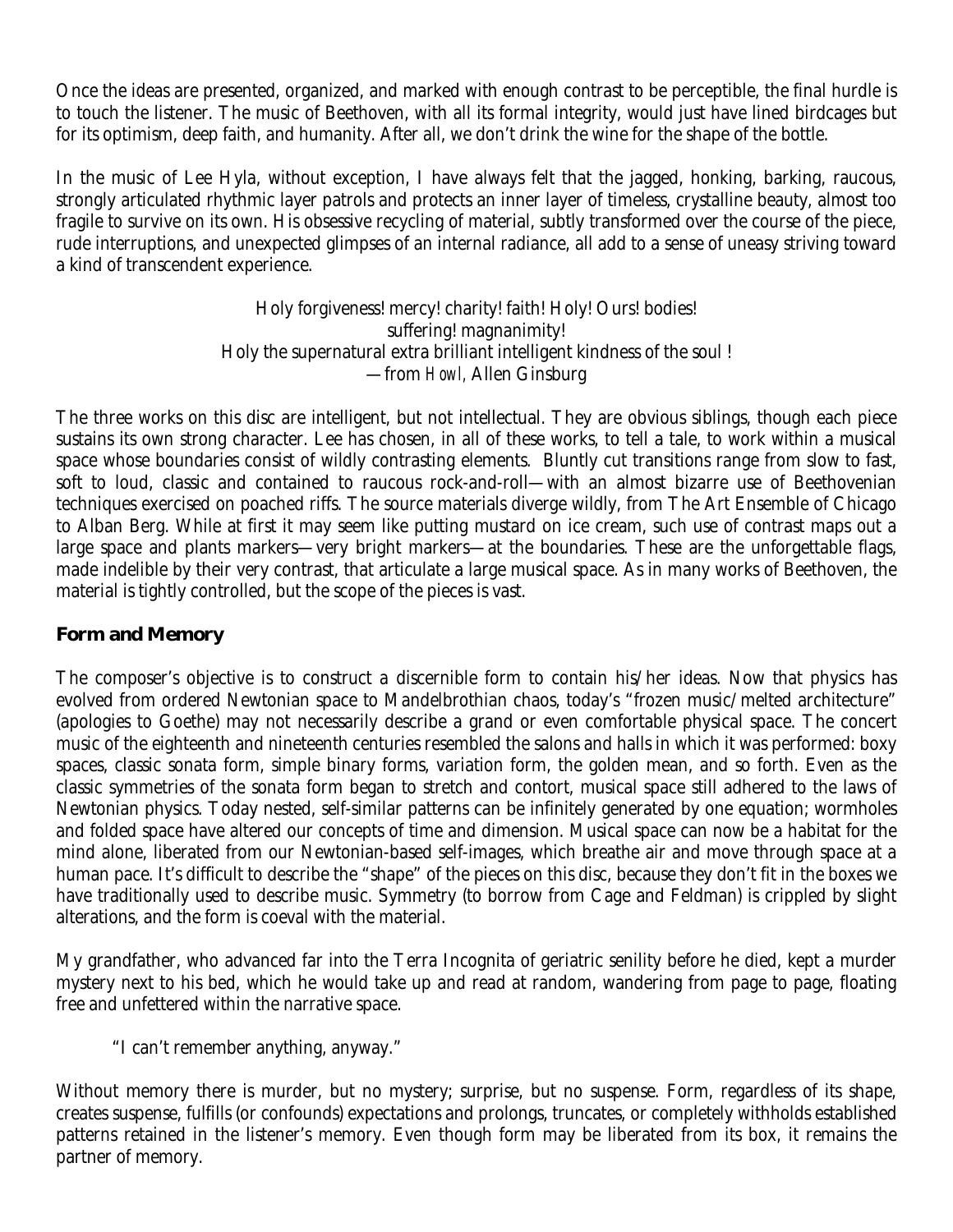By using strongly identifiable rhythmic patterns, Lee can prolong or truncate a listener's expectations by altering the phases of repetition. For example, a simple reduction in the number of a riff's repetition accelerates the feeling of motion, intensifies the arrival. In a sense, these riffs are the bricks out of which each piece is built. Gil Rose, the conductor of the three spectacular performances on this disc, says:

I would say that the key to performing and preparing Lee's music is finding the rhythmic gesture that is implied by his very specific notation. . . . For me, in performing Lee's music, focusing on gesture seems to get you precision, not the other way around.

The phasing of various patterns (riff, gesture, phrase, or section) over time gives each pattern a kind of groundswell rhythm, which organizes the structure of the piece as a whole, even though, like a body of water, there may be several different wave systems occurring at once. In the last movement of *Trans,* for example, two opposing thematic structures pass through each other, like a slow-motion collision of two ectoplasmic creatures. Another very clear example of this use of contrasting patterns can be easily heard in the very opening of the Bass Clarinet Concerto, which divides into three roughly symmetrical subsections. The differences between the subsections expose Lee's compositional processes, and in many ways establish the dramatic ideas that propel the piece forward. In detail: The first section opens with the flute outlining a perfect fifth. The sonority and texture of this subsection gradually thickens, and a high-register violin melody adds a sparkling upper boundary, all of this moving toward an exclamatory, punctuated chord. The process starts over with the second subsection, only this time with a tremolo in the strings. More textural and harmonic enrichment leads again to another high register violin solo, this time even higher by one half step. Bang! Another exclamatory chord punctuates the second subsection. The piece begins again, for the third time, with the solo bass clarinet outlining a very wide span of intervals. The section builds again, like the others, but pours itself out into a two-bar rest without an exclamatory chord. These three subsections grow progressively shorter, more intense. The two-bar rest that bridges into the rest of the piece is packed with a kind of latent energy that gives the piece a hyper-ventilated power, energized by the differences contained in the three opening subsections.

# **Pitch, Register and Harmony**

Music is a flow of information over time, like water flowing through a pipe, or digital information delivered by a cable. Composers, very early on, devised techniques in which several contrasting channels of information were delivered simultaneously. In opera, for example, five characters could tell their story with every voice heard and every message heartfelt.

In Lee's pieces, pitch trumps pitch class, which makes register very, very important. It's a three-ring circus, where concurrent messages can be delivered in the high, middle, and low registers. Not exactly counterpoint, since in traditional counterpoint the voices are locked into codependent relationships—this is counterpoint on steroids. The utilization of registration, combined with augmented or diminished note values, permits music in different registers to progress at different speeds. It is important for a listener to be acutely aware of register as more than just instrumental coloration. The very first gesture of *Trans* (movement 1), played by the clarinet, is a widely spaced, three-note motive that spawns three threads (middle, high, and low registers) that weave through the first section of the piece. The first thread, a middle register murmur, alternates half steps. The second, a discreetly woven gold thread articulated only by the high pings in the flute and violin riffs, obsessively alternates half-steps in the highest register at a much slower speed. The third starts a ferocious melody shared by the cellos and bassoons, which crashes into the end of the eleventh measure, ending the section.

Pitch begets intervals, and intervals beget harmony. Lee's harmonic language is fundamental, organic, and tonal, based upon the power and identities of the intervals contained within a sonority, both vertically (in chords) and horizontally (in melodies). Intervals are not equivalent: There is a distinct hierarchy of consonance, and yet a freedom from the tagged diatonic structures of nineteenth-century chromaticism. Almost without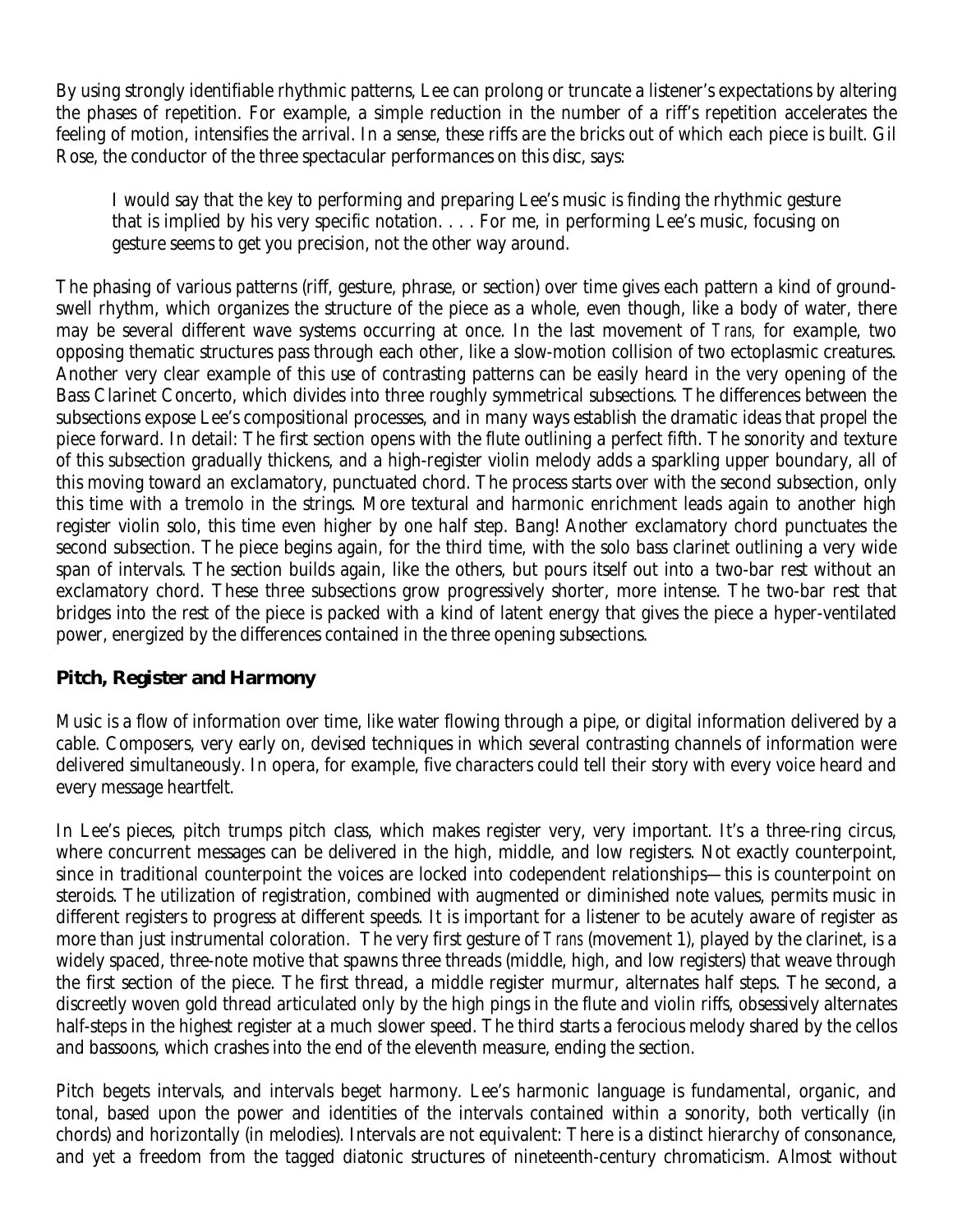exception, even complex harmonic sonorities, once parsed into their component intervals, behave predictably, with each interval resolving according to its own gravitational weight. The opening of the Violin Concerto, which moves into and out of a radiant D-major chord is a study in intervallic conflict resolution and voiceleading, yet cannot be meaningfully scanned as a chord progression.

# **The Natural World**

All the pieces on this disc pull from the outside world, quoting from other pieces, birdsong, and reminiscences, which may or may not be completely subjective to each listener. (I keep hearing echoes of "O Alter Duft" from Pierrot in the Violin Concerto, but then again, I hear "There's a Place for Us" in subway brakes.) Source material is directly quoted (the bass line from the 1970 Art Ensemble of Chicago tune "Theme de Yoyo" from *Les Stances a Sophie* in the Violin Concerto) or mined for its pitch content and subtly injected into a piece's genetic fabric. ("Longest Train I Ever Saw," an old country song, is used in the Bass Clarinet Concerto, which to my ear infuses the entire piece with a very subtle bluesy feel, like the apparition of an ancestral trait passing through a child's face.)

Hearing these pieces for the first time can be like a confrontation with a big sack of snakes: a complicated, seething tangle of very active lines. These are big pieces, emotionally rangy, and full of music, devoid of filler. Sometimes the music is taxing, and it is necessary to resort to my emotional compass, trusting that my own internal software can emotionally engage with something that I don't fully understand intellectually. I have known Lee for more than twenty years, and have yet to regret that trust.

**\* \* \*** 

The Concerto for Bass Clarinet and Chamber Orchestra was composed in 1988 for the bass clarinet soloist Tim Smith. It was commissioned by the Fairfield Chamber Orchestra, conducted by Tom Crawford, with funding from the National Endowment for the Arts. It was first performed on January 14 of 1989, in Westport, Connecticut, and received its second performance with the same soloist and the Boston Modern Orchestra Project (conducted by Gil Rose) in 2001, after minor revisions by the composer.

*Trans,* composed for the Orpheus Chamber Orchestra, was written at the MacDowell Colony and in Boston, and was completed in March 1996. The title partly refers to the importance of transformation of material as an ongoing concern in the piece. *Trans* was commissioned by the Mary Flagler Carey Charitable Trust, and given its premiere on May 11 of 1996 by the Orpheus Chamber Orchestra at Carnegie Hall.

The Violin Concerto was composed between February and November, in 2001. It was commissioned by the Koussevitzky Foundation and written for Laura Frautschi, Gil Rose, and the musicians of the Boston Modern Orchestra Project. The first performance took place at Jordan Hall in Boston on January 19, 2002. —*Ted Mook*

Ted Mook is a freelance cellist who lives in New York.

**Lee Hyla** (b. 1952) was born in Niagara Falls, New York, and grew up in Greencastle, Indiana. He has written for numerous performers including the Orpheus Chamber Orchestra, the Kronos Quartet (with Allen Ginsberg), Speculum Musicae, the Lydian String Quartet, Tim Smith, Tim Berne, Rhonda Rider, Stephen Drury, Mia Chung, Judith Gordon, Mary Nessinger, and Boston Musica Viva. He has received commissions from the Koussevitzky, Fromm, Barlow, and Naumburg Foundations, the Mary Flagler Carey Charitable Trust, Concert Artists Guild, three commissions from Chamber Music America, and two Meet the Composer/Reader's Digest Consortium commissions. He has also been the recipient of the Stoeger Prize from the Chamber Music Society of Lincoln Center, a Guggenheim fellowship, two National Endowment for the Arts fellowships, the Goddard Lieberson Award from the American Academy of Arts and Letters, the St. Botolph Club Award, and the Rome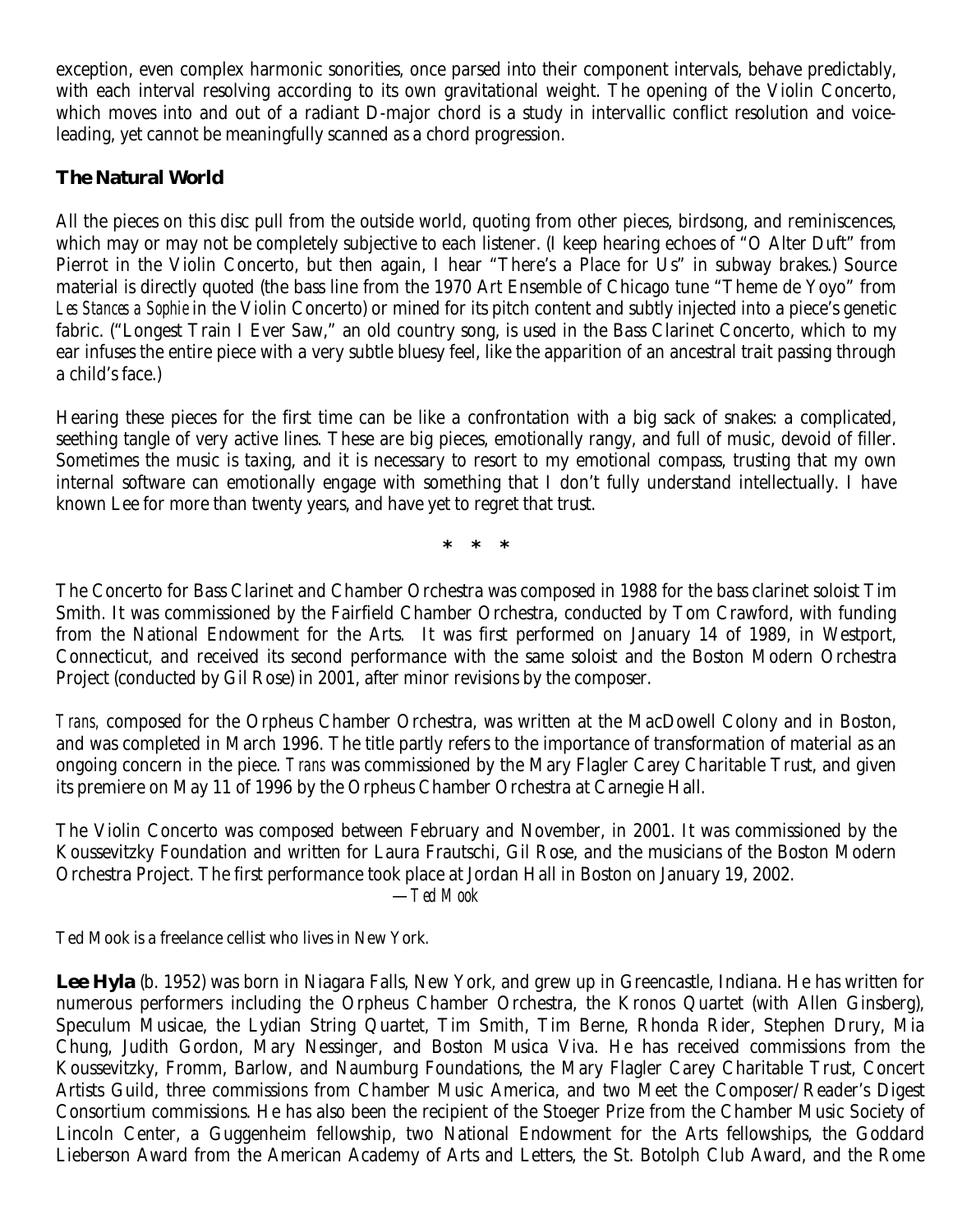Prize. Recent projects have included *At Suma Beach* (based on the Noh Play *Matsukaze*) for mezzo-soprano and seven instruments, which was commissioned by the Japan Society of New York and premiered there by the Chamber Music Society of Lincoln Center in June of 2003; *Amnesia Redux* for Triple Helix which received its first performance at the Los Angeles County Museum in April of 2002; *Detour Ahead* for solo double bass, commissioned by the Los Angeles Philharmonic New Music Group and performed by Dennis Trembly at the first concert of the Green Umbrella Series in the newly built Disney Hall in November 2003; and a piece for House Blend, the resident ensemble of the Kitchen in New York City, to be premiered in May 2004. His music has been recorded on Nonesuch, New World, Avant, Tzadik, and CRI, and is published exclusively by Carl Fischer. He lives in Boston, where he is chairman of the composition department at the New England Conservatory.

The **Boston Modern Orchestra Project (BMOP)** is one of the few professional orchestras in the United States dedicated exclusively to performing music of the twentieth and twenty-first centuries. Founded in 1996, the Boston Modern Orchestra Project's mission is to illuminate the connections that exist naturally between contemporary music and contemporary society by reuniting composers and audiences in a shared concert experience. In pursuit of its mission BMOP has produced more than thirty concerts of contemporary orchestral music, featuring more than one hundred works by American composers; presented twenty-six world premieres, including twelve commissioned by the orchestra; recorded more than thirty works previously unreleased on commercial recordings; produced three successful outreach initiatives; and launched Opera Unlimited, a new festival of contemporary chamber opera. A six-time winner of the ASCAP Award for Adventurous Programming of Orchestral Music, BMOP has been presented by the FleetBoston Celebrity Series, Tanglewood, and the Boston Cyberarts Festival, and has performed at such venues as Jordan Hall, Symphony Hall, New York's Miller Theater, and Weill Recital Hall at Carnegie Hall. BMOP recordings are currently available from Chandos, New World, Naxos, and Oxingale.

**Gil Rose** is the founding Artistic Director of the Boston Modern Orchestra Project (BMOP), Music Director of Opera Boston and the Co-Director of the Opera Unlimited Festival. Active as a guest conductor, Mr. Rose has led the West Bohemian Symphony Orchestra, the Warsaw Philharmonic, the American Composers Orchestra, the Cleveland Chamber Symphony, the National Symphony Orchestra of the Ukraine, the Netherlands Radio Symphony Orchestra, and the Boston Symphony Orchestra Chamber Players. He made his Tanglewood Festival debut conducting Lukas Foss's opera *Griffelkin,* a work he recently recorded for Chandos Records. Recognized for his recordings of American orchestral and operatic repertoire, his discography includes premiere recordings of music by George Rochberg, Eric Chasalow, Tod Machover, Lukas Foss, and Arthur Berger. Forthcoming are discs of music by Steven Mackey, Stephen Paulus, Bernard Rands, and Gunther Schuller, as well as the first recording in fifty years of Samuel Barber's opera *Vanessa* for Naxos.

Mr. Rose received his undergraduate training at the Cincinnati College Conservatory of Music. His Master of Fine Arts degree and Artist Diploma are from Carnegie Mellon University, where his teachers were Samuel Jones, Lukas Foss, Juan Pablo Izquierdo, and Robert Page.

Violinist **Laura Frautschi** holds degrees from The Juilliard School and Harvard College. She is a frequent recitalist and soloist with orchestras in the United States and Japan. As a chamber musician, Laura has appeared at the Caramoor, La Jolla Summerfest, Taos, and Topeka Sunflower festivals, and at the Wellesley Composer and Chamber Music Conferences. In addition, she has performed as concertmaster of the Orpheus Chamber Orchestra, the Boston Modern Orchestra Project, the New York City Opera Orchestra, and the New Haven Symphony Orchestra. Laura has released a live recording of Vivaldi's *Four Seasons* for King Records, several albums of short pieces for Pony Canyon Records, and five DVDs produced by Fuji TV.

**Tim Smith** performs widely as a soloist and in ensembles in the United States and Europe. He has appeared with Speculum Musicae, Elliot Sharp's Orchestra Carbon, the Vermont Symphony, the Fairfield Chamber Orchestra, the Prism Chamber Orchestra, and at the American Academy in Rome. He has recorded for the Avant, Centaur, New World, Mode, and Opus One record labels.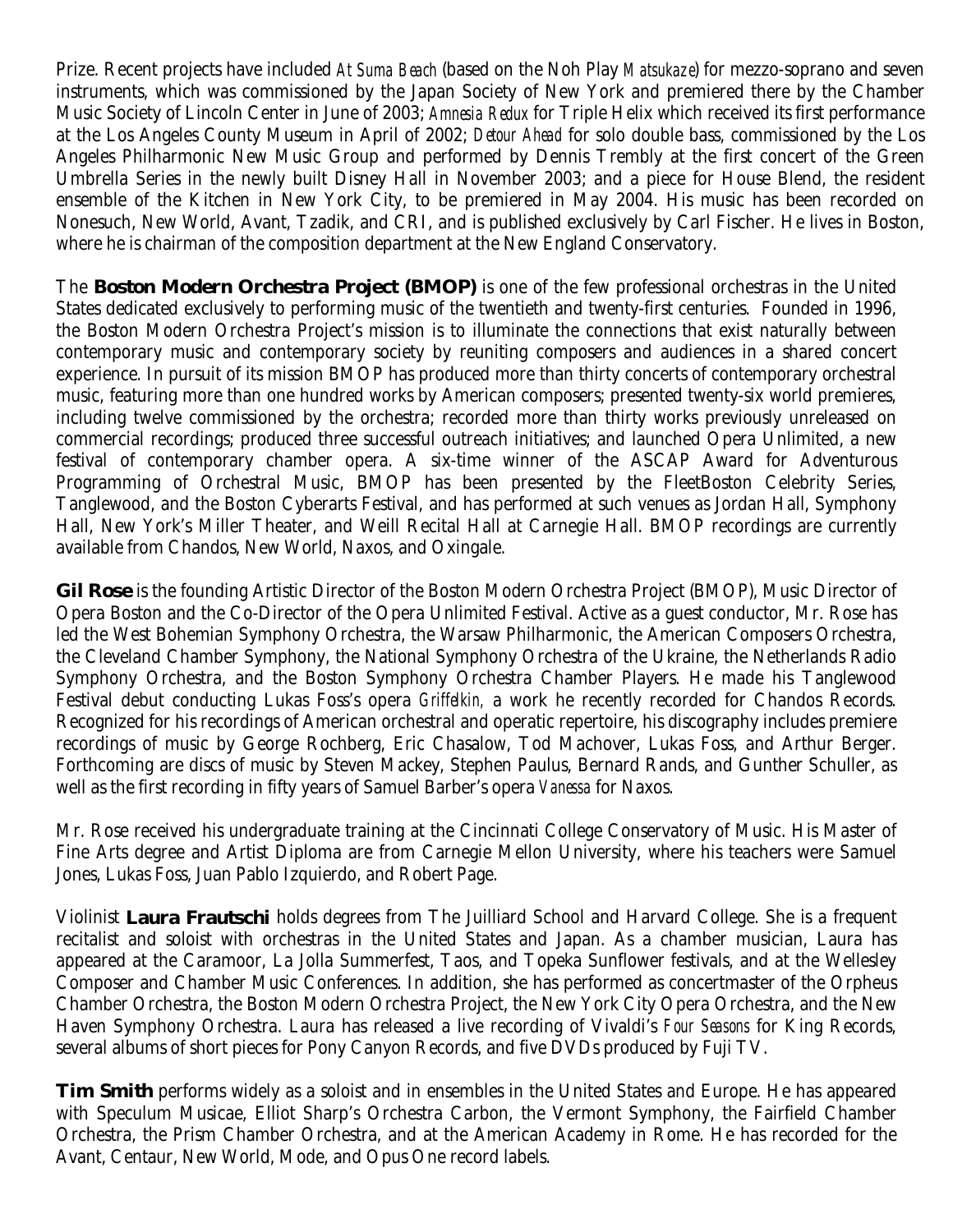### SELECTED DISCOGRAPHY

*Amnesia Breaks.* Quintet of the Americas. CRI CD 722.

*Amnesia Variance.* The Callithumpian Ensemble, Stephen Drury conducting. Tzadik TZ 7048.

*Ciao Manhattan.* Elizabeth Brown, flute; Mary Ruth Ray, viola; Ted Mook, cello; Lee Hyla, piano. Avant 015.

Concerto for Piano and Chamber Orchestra No. 2. Aleck Karis, piano; Speculum Musicae, William Purvis conducting. New World Records 80491-2.

*The Dream of Innocent III.* Rhonda Rider, amplified cello; Lee Hyla, piano; Jim Pugliese, percussion. CRI CD 564.

*Howl.* Kronos Quartet; Allen Ginsberg, speaker. Nonesuch 79372-2.

*In Double Light.* Mary Ruth Ray, viola; Tim Smith, bass clarinet; Elizabeth Rodgers, piano; Jim Pugliese, percussion; Lee Hyla conducting. Avant 015.

*Pre-Amnesia.* Tim Smith, alto sax. Opus One Records 79. (LP)

*Pre-Pulse Suspended.* Speculum Musicae, Donald Palma conducting. New World Records 80491-2.

*Riff and Transfiguration.* Mia Chung, piano. Tzadik TZ 7048.

String Quartets Nos. 2 and 3. Lydian String Quartet. New World Records 80491-2.

String Trio. Dinosaur Annex String Trio. CRI SD 513. (LP)

*Third Party.* Judith Gordon, piano. Tzadik TZ 7048.

*We Speak Etruscan.* Tim Berne, baritone sax; Tim Smith, bass clarinet. New World Records 80491-2.

## SELECTED BIBLIOGRAPHY

Baer, Adam. "Short, Tragic, and Simple." *New York Sun,* June 9, 2003.

Hilferty, Robert. "The New Etruscan." *Time Out New York,* May 8, 1996.

McCalla, James*. Twentieth Century Chamber Music.* Schirmer Books, 1996, pp. 150–155, 251–255.

Tommasini, Anthony. "A Composer Fascinated by A Lot of Styles." *The New York Times*, October 28, 2002.

Wheeler, Scott. Biographical entry, *New Grove Dictionary of Music and Musicians*.

Wheeler, Scott. "Beyond the Flat Surface: Form and Rhetoric in Machover, Hyla, and Lindroth," in *American Composers: The Emerging Generation,* David Froom, ed., in "Contemporary Music Review", vol. 10, Part 1 (1994): pp. 75–100.

Producers: Joel Gordon, Lee Hyla, Gil Rose

Engineer: Joel Gordon

Production Asst: Matthew Packwood

Digital mastering: Dirk Sobotka, SoundByte Productions, Inc., NYC

The Concerto for Bass Clarinet and Orchestra was recorded January 21, 2001, at Jordan Hall, New England Conservatory, Boston. The Violin Concerto was recorded January 20, 2002, at Mechanics Hall, Worcester, Massachusetts. *Trans* was recorded January 22, 2003, at Mechanics Hall, Worcester, Massachusetts.

Cover art: Katherine Desjardins, *Untitled (Love) (natura morta series);* oil, wax, ash, on Masonite, 48" x 72", 1996 Cover design: Bob Defrin Design, Inc., NYC

## **This recording was made possible by grants from The Alice M. Ditson Fund of Columbia University and the Francis Goelet Charitable Lead Trust. This recording was also made possible with support from the New England Conservatory.**

Special thanks to Laura, Tim, Gil, and the players in BMOP for their extraordinary musicianship, energy, and dedication; to my wife, Kate, whose work is on the cover of this CD; to Daniel Steiner and the New England Conservatory for their generous support of the recording of the Violin Concerto; to the MacDowell Colony where parts of all three pieces on this disc were composed; to the Virginia Center for the Creative Arts and the Bellagio Study and Conference Center where parts of the Violin Concerto were composed; to Pietro Gallina for his generosity in Rome; to the Orpheus Chamber Orchestra; to the Fairfield Chamber Orchestra and Tom Crawford.